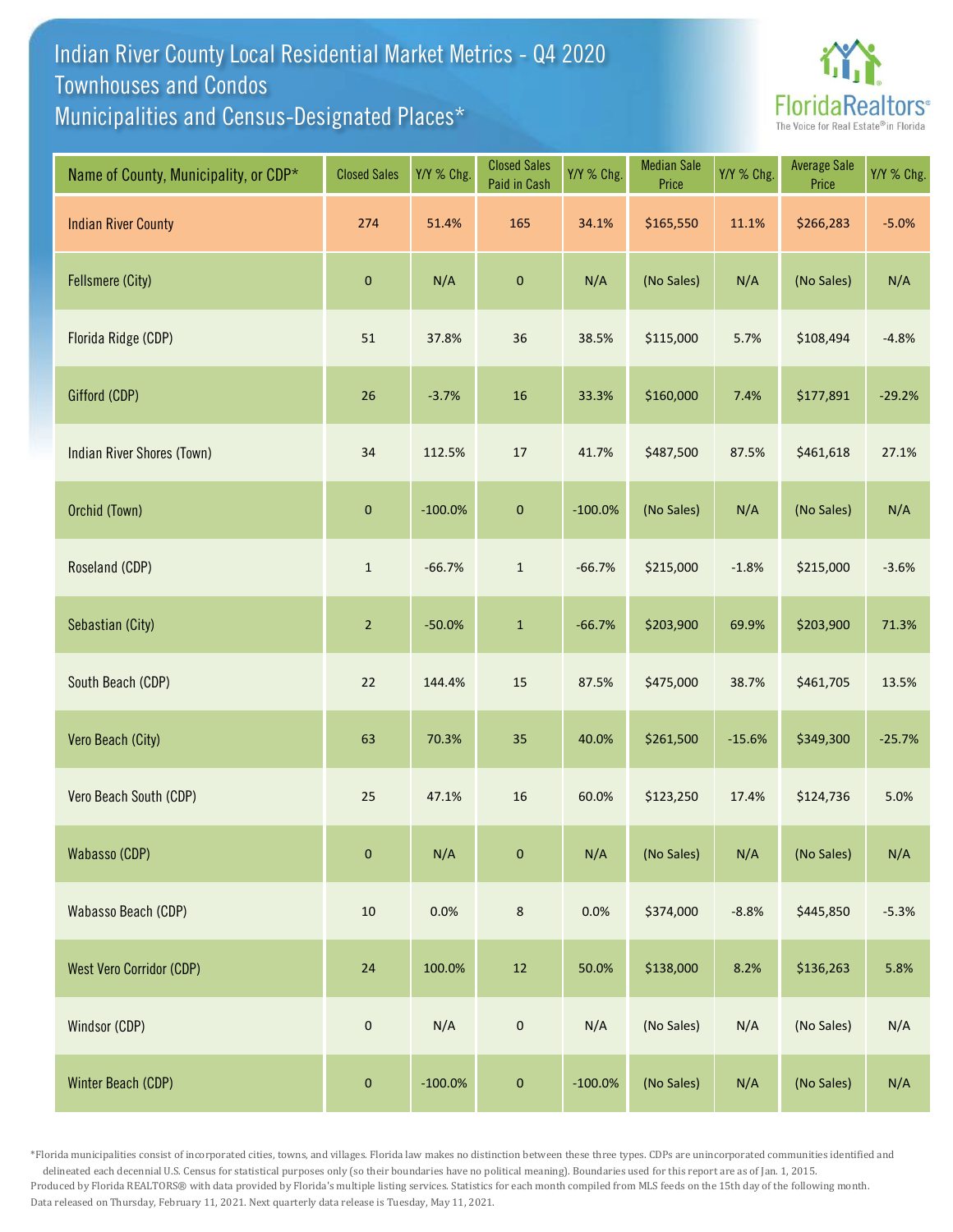## Indian River County Local Residential Market Metrics - Q4 2020 Municipalities and Census-Designated Places\* Townhouses and Condos



| Name of County, Municipality, or CDP* | <b>Dollar Volume</b> | Y/Y % Chg. | Pct. of Orig. List<br><b>Price Received</b> | Y/Y % Chg. | <b>Median Time to</b><br>Contract | Y/Y % Chg. | <b>New Listings</b> | Y/Y % Chg. |
|---------------------------------------|----------------------|------------|---------------------------------------------|------------|-----------------------------------|------------|---------------------|------------|
| <b>Indian River County</b>            | \$73.0 Million       | 43.8%      | 94.4%                                       | 0.2%       | 90 Days                           | 73.1%      | 274                 | $-18.5%$   |
| <b>Fellsmere (City)</b>               | (No Sales)           | N/A        | (No Sales)                                  | N/A        | (No Sales)                        | N/A        | $\mathbf 0$         | N/A        |
| Florida Ridge (CDP)                   | \$5.5 Million        | 31.2%      | 94.8%                                       | $-0.1%$    | 77 Days                           | 208.0%     | 68                  | $-15.0%$   |
| Gifford (CDP)                         | \$4.6 Million        | $-31.8%$   | 93.9%                                       | $-1.3%$    | 87 Days                           | 180.6%     | 28                  | $-17.6%$   |
| Indian River Shores (Town)            | \$15.7 Million       | 170.2%     | 93.6%                                       | $-0.8%$    | 59 Days                           | $-51.2%$   | 25                  | $-28.6%$   |
| Orchid (Town)                         | (No Sales)           | N/A        | (No Sales)                                  | N/A        | (No Sales)                        | N/A        | 5                   | 25.0%      |
| Roseland (CDP)                        | \$215,000            | $-67.9%$   | 97.8%                                       | $-0.5%$    | 50 Days                           | 316.7%     | $\mathbf 1$         | $-66.7%$   |
| Sebastian (City)                      | \$407,800            | $-14.3%$   | 97.8%                                       | 1.9%       | 23 Days                           | 27.8%      | 4                   | $-20.0%$   |
| South Beach (CDP)                     | \$10.2 Million       | 177.4%     | 93.0%                                       | 0.3%       | 228 Days                          | $-6.2%$    | 9                   | $-43.8%$   |
| Vero Beach (City)                     | \$22.0 Million       | 26.4%      | 93.6%                                       | 2.1%       | 122 Days                          | $-7.6%$    | 63                  | 0.0%       |
| Vero Beach South (CDP)                | \$3.1 Million        | 54.5%      | 95.0%                                       | 0.6%       | 19 Days                           | $-62.7%$   | 26                  | $-16.1%$   |
| Wabasso (CDP)                         | (No Sales)           | N/A        | (No Sales)                                  | N/A        | (No Sales)                        | N/A        | $\mathbf{0}$        | $-100.0\%$ |
| Wabasso Beach (CDP)                   | \$4.5 Million        | $-5.3%$    | 93.1%                                       | $-0.9%$    | 84 Days                           | $-2.3%$    | $14\,$              | $-36.4%$   |
| <b>West Vero Corridor (CDP)</b>       | \$3.3 Million        | 111.6%     | 96.5%                                       | 3.3%       | 95 Days                           | 90.0%      | 13                  | $-31.6%$   |
| Windsor (CDP)                         | (No Sales)           | N/A        | (No Sales)                                  | N/A        | (No Sales)                        | N/A        | $\mathbf 0$         | N/A        |
| Winter Beach (CDP)                    | (No Sales)           | N/A        | (No Sales)                                  | N/A        | (No Sales)                        | N/A        | $\mathbf 0$         | $-100.0%$  |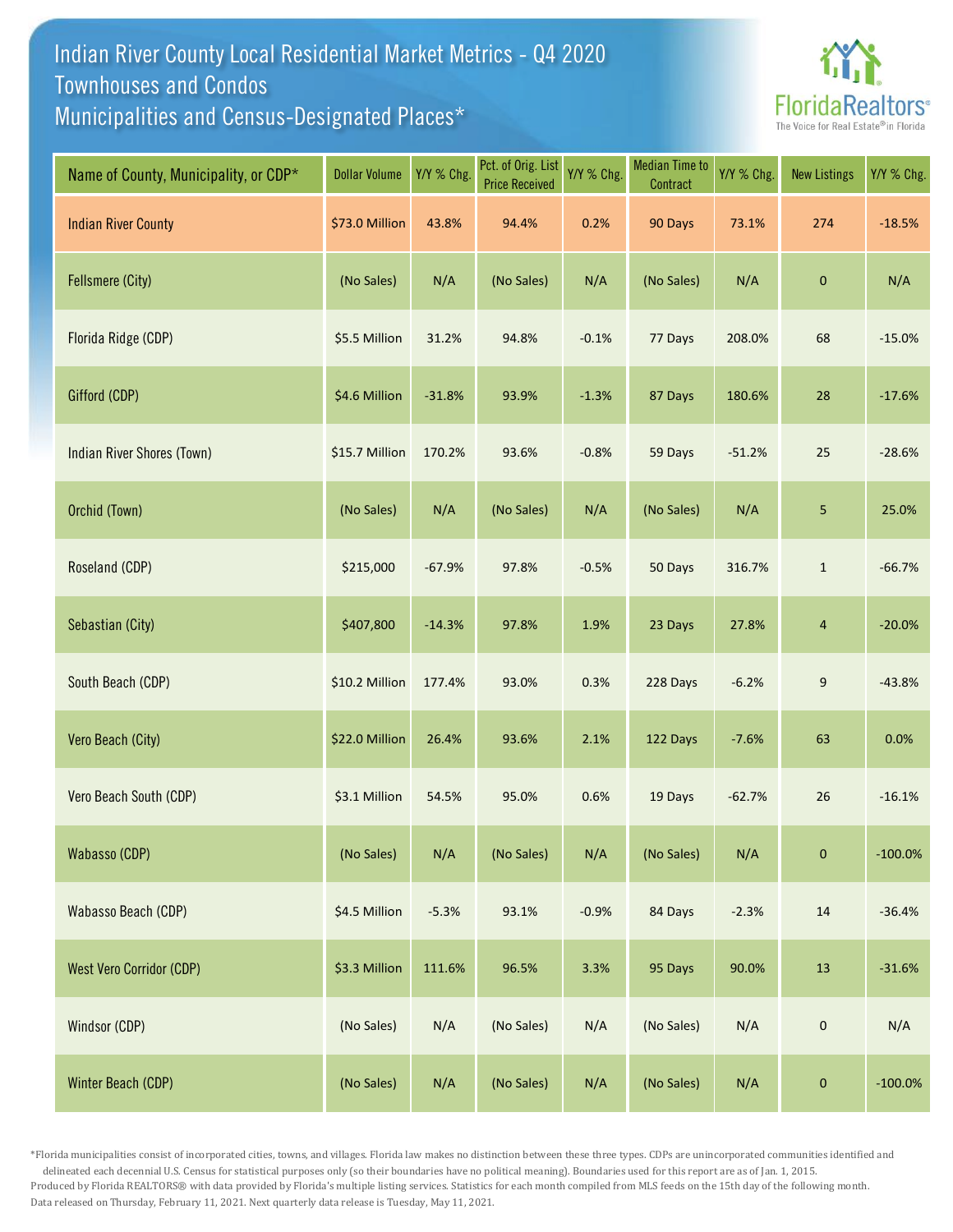## Indian River County Local Residential Market Metrics - Q4 2020 Municipalities and Census-Designated Places\* Townhouses and Condos



| Name of County, Municipality, or CDP* | <b>New Pending</b><br><b>Sales</b> | Y/Y % Chg. | Pending<br>Inventory | Y/Y % Chg. | <b>Active Inventory</b>   | Y/Y % Chg. | <b>Months Supply</b><br>of Inventory | Y/Y % Chg. |
|---------------------------------------|------------------------------------|------------|----------------------|------------|---------------------------|------------|--------------------------------------|------------|
| <b>Indian River County</b>            | 302                                | 63.2%      | 143                  | 74.4%      | 353                       | $-34.5%$   | 4.5                                  | $-41.6%$   |
| <b>Fellsmere (City)</b>               | $\pmb{0}$                          | N/A        | $\pmb{0}$            | N/A        | $\pmb{0}$                 | N/A        | 0.0                                  | N/A        |
| Florida Ridge (CDP)                   | 52                                 | 40.5%      | 19                   | 35.7%      | 64                        | $-31.2%$   | 4.3                                  | $-33.8%$   |
| Gifford (CDP)                         | 33                                 | 32.0%      | $12\,$               | 200.0%     | 40                        | $-18.4%$   | 5.7                                  | $-1.7%$    |
| Indian River Shores (Town)            | 32                                 | 68.4%      | 23                   | 130.0%     | $44\,$                    | $-45.0%$   | 5.7                                  | $-60.1%$   |
| Orchid (Town)                         | $\pmb{0}$                          | $-100.0%$  | $\pmb{0}$            | N/A        | 13                        | 85.7%      | 156.0                                | 828.6%     |
| Roseland (CDP)                        | $\,1\,$                            | $-50.0%$   | $\mathbf 0$          | N/A        | $\mathbf 1$               | 0.0%       | $2.4$                                | 100.0%     |
| Sebastian (City)                      | $\overline{4}$                     | 0.0%       | $\mathbf 1$          | $-66.7%$   | $\ensuremath{\mathsf{3}}$ | 200.0%     | $4.0$                                | 344.4%     |
| South Beach (CDP)                     | $17\,$                             | 112.5%     | $\boldsymbol{7}$     | 40.0%      | $17\,$                    | $-69.1%$   | 2.9                                  | $-76.8%$   |
| Vero Beach (City)                     | $75\,$                             | 120.6%     | 33                   | 50.0%      | 83                        | $-32.0%$   | $5.0$                                | $-37.5%$   |
| Vero Beach South (CDP)                | $30\,$                             | 57.9%      | 21                   | 75.0%      | 26                        | $-33.3%$   | 3.1                                  | $-35.4%$   |
| Wabasso (CDP)                         | $\mathbf 1$                        | N/A        | $\mathbf{1}$         | N/A        | $\mathbf 1$               | $-50.0%$   | $6.0\,$                              | $-75.0%$   |
| Wabasso Beach (CDP)                   | 12                                 | 9.1%       | $\overline{7}$       | 600.0%     | 23                        | $-25.8%$   | 4.9                                  | $-43.7%$   |
| <b>West Vero Corridor (CDP)</b>       | 25                                 | 108.3%     | ${\bf 11}$           | 450.0%     | $10\,$                    | $-41.2%$   | $1.6\,$                              | $-57.9%$   |
| Windsor (CDP)                         | $\mathbf 0$                        | N/A        | $\mathbf 0$          | N/A        | $\mathbf 0$               | N/A        | $0.0\,$                              | N/A        |
| Winter Beach (CDP)                    | $\pmb{0}$                          | $-100.0%$  | $\pmb{0}$            | $-100.0%$  | $\pmb{0}$                 | $-100.0%$  | $0.0\,$                              | $-100.0\%$ |